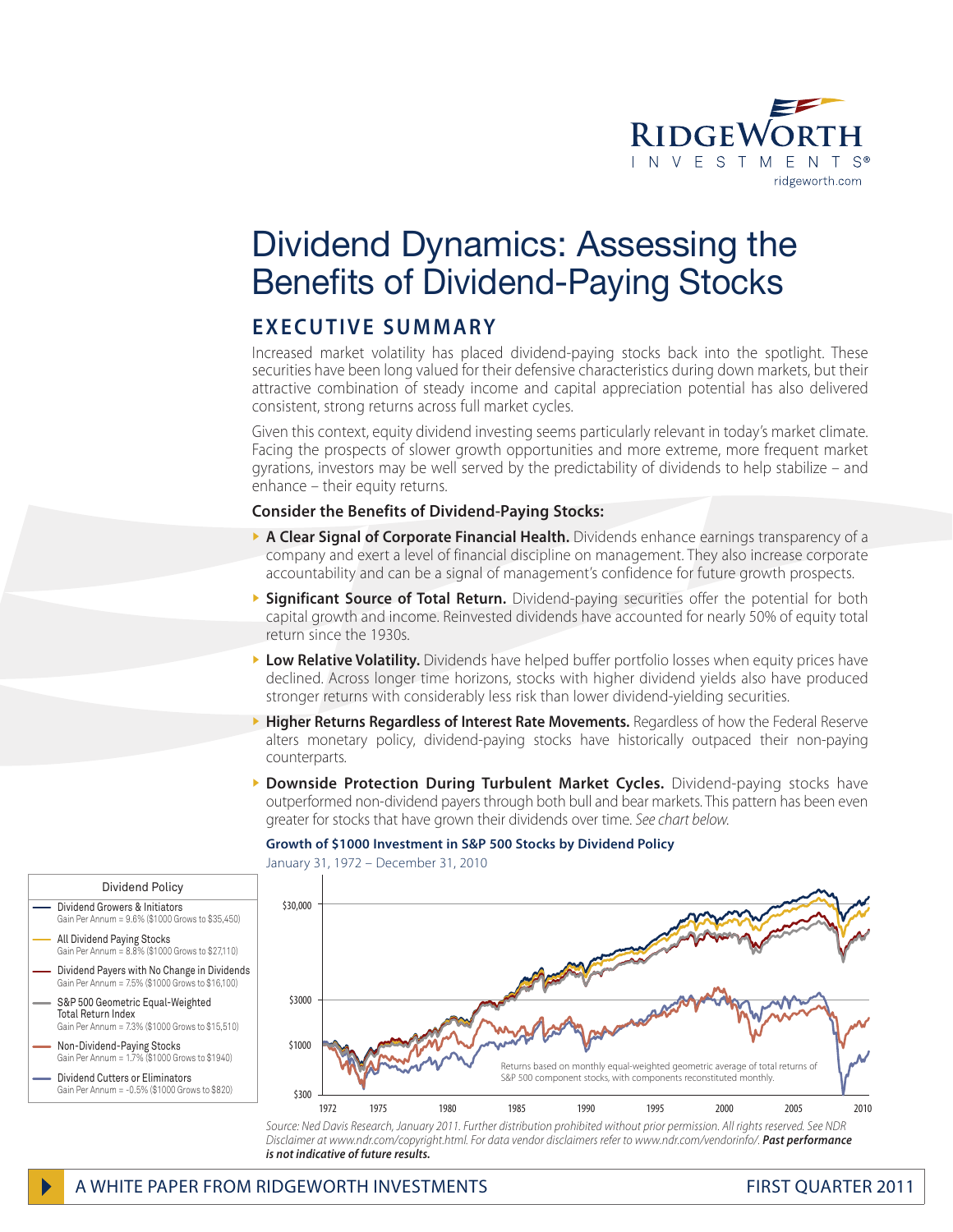#### **Contents**

- **2** Historical Perspective
- **Benefits of Dividend-Paying Stocks 3**
- **Current Market Environment 6**
- **Favorable Outlook 7**
- **Conclusion 8**

- } **Investing in dividend-paying stocks has come in and out of favor over the years.**
- } **Today, investors are once again recognizing the crucial role dividends can play in an equity portfolio.**
- } **Compounded dividends have accounted for about 50% of overall long-term equity returns.**

Add to this mix a growing number of firms committing to dividend payouts, continued advantageous tax treatment for qualified distributions, and yield compression and accompanying price run-ups in bond markets prompting investors to look for income-generating alternatives, and it is little wonder equity dividend investing is recapturing investor interest. All things considered, dividend-paying stocks appear positioned to enjoy favorable investment tailwinds for some time to come.

# **HISTORICAL PERSPECTIVE**

Investing in dividend-paying stocks has come in and out of favor over the years. During the great bull market of the 1980s and 1990s, capital appreciation accounted for the bulk of equity returns, and investors were willing to forsake dividends since companies were delivering such substantial stock price increases instead.

The investment climate of the decade that followed was starkly different. The 2000s started with severe equity losses prompted by the end of the technology bubble, and investors were reminded that stock prices don't always go up. This painful lesson seemed to be soon forgotten, however, since stocks rebounded relatively quickly and once again began posting impressive price appreciation. All that changed, of course, when the decade ended with the most extreme market decline in generations as the housing crisis and subsequent Great Recession unfolded.

Today, with greater volatility the norm and generally more subdued market expectations ahead, investors are increasingly unwilling to rely on capital appreciation alone to fuel their equity investment returns. Consequently, many are once again recognizing the crucial role dividends can play in overall equity performance.

Dividend-paying stocks have generated consistent, positive return streams, regardless of general market movements, and the long-term compounding benefits of dividends have been significant. Exhibit 1 illustrates the contribution of dividends to total return since the 1930s. According to ISI, compounded dividends have, on average, accounted for about 50% of stock total returns. Of particular interest is the important performance cushion dividends provided during difficult economic periods, such as during the 1930s, 1970s and 2000s.

#### **EXHIBIT 1: S&P 500 Dividend Contribution to Total Return**

500 **Cummulative Price Return Contribution** 400 46.9% 27.0% 43.7% 300 iumulative Total Return Cumulative Total Return 200 100 53.8%52.1% 76.0% 77.4% NA\*  $\Omega$ NA\* -100 1930s 1940s 1950s 1960s 1970s 1980s 1990s 2000s Average

January 1930 – December 2010

*Source: ISI. Figures highlighted in dividend contribution reflect dividends as a percent of total return. \*During periods when cumulative price return was negative, dividends as a percent of total return was not calculated. Past performance is not indicative of future results.*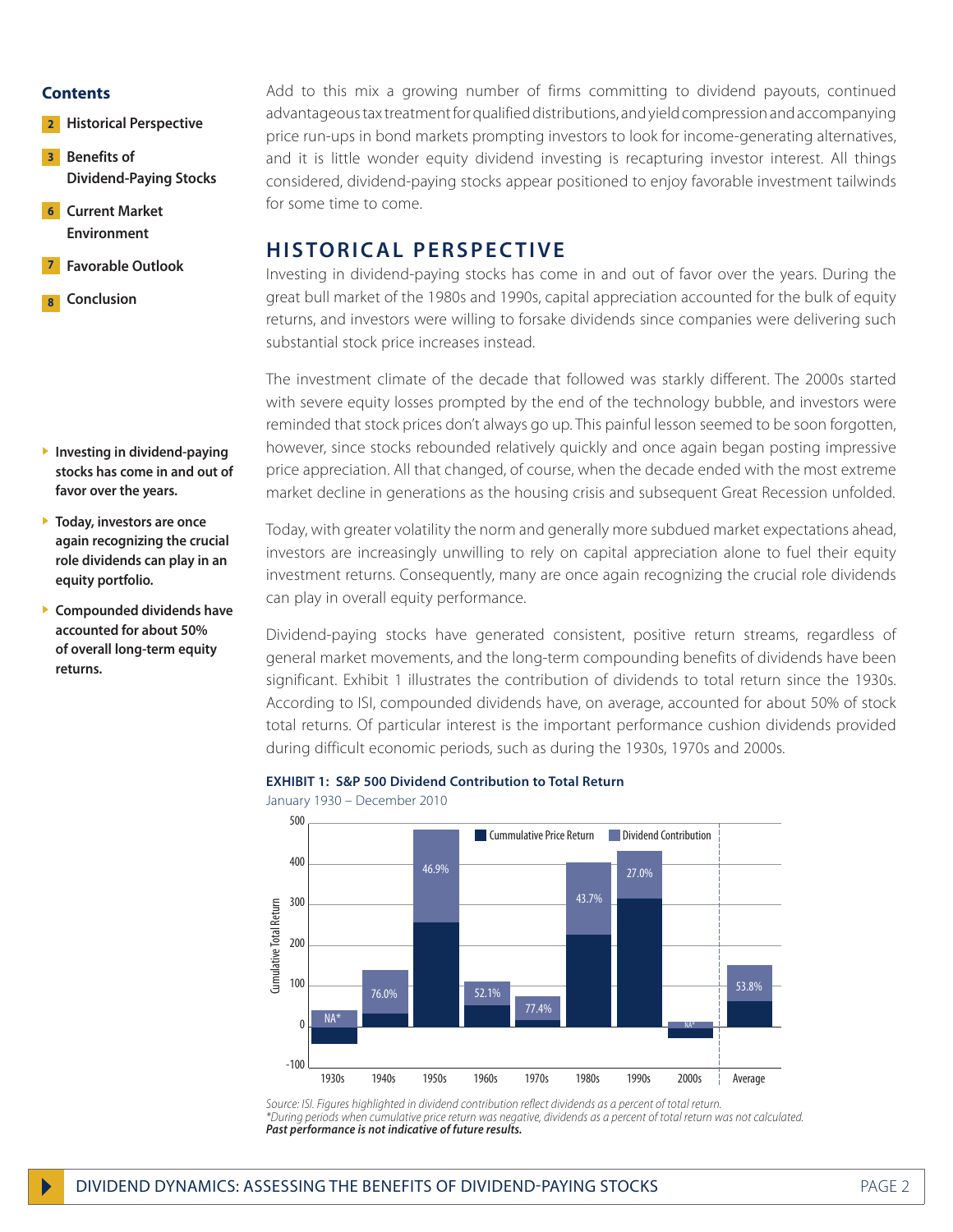# **BENEFITS OF DIVIDEND-PAYING STOCKS**

Based on the stabilizing effect of dividends on equity performance, we believe many investors will begin to give dividend-paying stocks a more prominent role in their portfolios. Dividendpaying stocks have offered several key benefits that can make them an important part of a successful long-term investment strategy.

- **A Clear Signal of Corporate Financial Health.** A company's ability to pay steady and increasing dividends over time provides tangible evidence of its financial stability and wellbeing. For this reason, companies are loath to cut their dividend.
- **Example Significant Source of Total Return.** Dividend-paying securities offer the potential for both capital growth and income. Exhibit 2 presents the S&P 500 Index's dividend reinvested total return and price return since 1930. The compounded effect of reinvested dividends accounted for nearly 50% of total return. Viewed another way, eliminating the compounded dividends would have resulted in an annualized total return of 5.2% compared to 9.4% when they are included.

#### **EXHIBIT 2: S&P 500 Dividend Reinvested Total Return vs. Price Return**

December 31, 1929 – December 31, 2010



*Source: Ned Davis Research. Further distribution prohibited without prior permission. All rights reserved. See NDR Disclaimer at www.ndr.com/copyright.html. For data vendor dislaimers refer to www.ndr.com/vendorinfo/. Past performance is not indicative of future results.*

**Low Relative Volatility.** The risk-adjusted performance of dividend-paying stocks has also been impressive. Exhibit 3 demonstrates the long-term performance of the largest 1,000 stocks by market capitalization, sorted by dividend yields. Higher-yielding securities, represented by quintiles 1, 2 and 3, have delivered stronger returns with considerably less risk compared to lower-yielding stocks (quintiles 4 and 5).

#### **EXHIBIT 3: Annualized Return & Standard Deviation by Highest (Q1) to Lowest (Q5) Dividend Yield Quintiles** March 1969 – December 2010



*Sources: Barclays Capital Quantitative Equity Strategies, Russell, Compustat, C.R.S.P., February 2011. Represents all data provided by the source. Universe is Largest 1,000 Firms by Market Capitalization. Equal-Weighted Quintiles were Rebalanced Quarterly. Past performance is not indicative of future results.*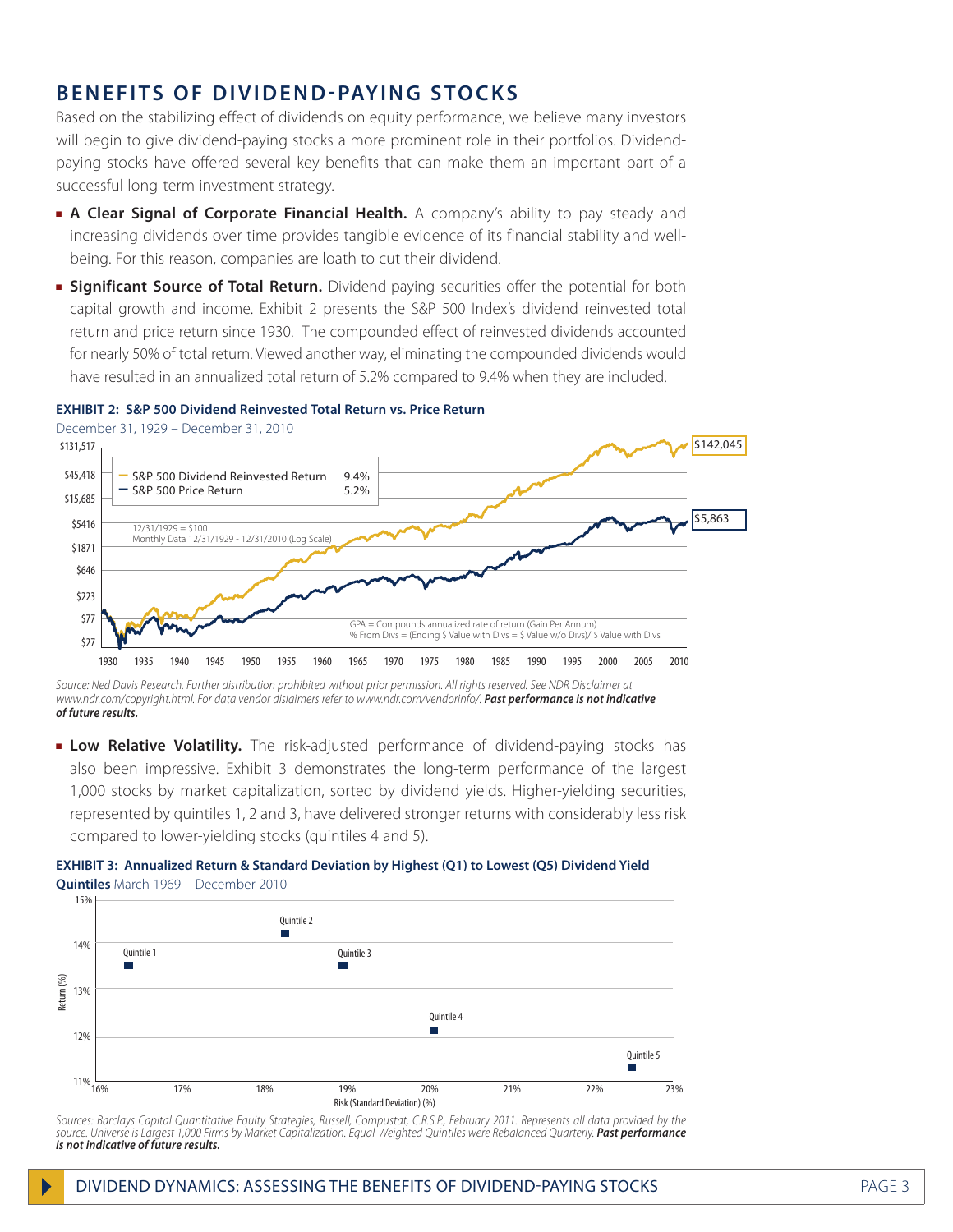**Higher Returns Regardless of Interest Rate Movements.** With interest rates so low, many investors may be concerned about the impact future rate increases may have on equity performance. Exhibit 4 shows that regardless of how the Federal Reserve alters monetary policy, dividend-paying stocks have historically outpaced their non-paying counterparts. For instance, when the Fed tightened monetary policy dividend-paying stocks gained 2.2% vs. 1.8% for non-paying stocks. During periods when monetary policy was neutral or easing, the gain for dividend-paying stocks was even more significant, yielding 12.3% vs. 6.2% in neutral environments and 10.0% vs. -2.5% in easing monetary environments, respectively.

**EXHIBIT 4: Dividend Payers vs. Non-Payers in Changing Interest Rate Environments**



January 31, 1972 – January 28, 2011

Dark Shaded Areas Indicate Easing Cycles

Light Shaded Areas Indicate Tightening Cycles

Easing Cycle = At Least Two Consecutive Rate Cuts Within a 12-Month Period Without an Intervening Rate Hike Tightening Cycle = At Least Three Consecutive Rate Increases Without An Intervening Easing Cycles

*Source: Ned Davis Research. Past performance is not indicative of future results. Until 1989, the Fed used the discount rate as its key benchmark rate, and thus increases or decreases in the discount rate reflected the Fed's monetary policy. The discount rate is the interest*  rate charged to commercial banks who borrow money directly from the Fed. Since 1989, the Fed has targeted the federal funds rate, which is the rate at which banks borrow short-term funds from each other. While the fed funds rate is a market rate and thus not set explicitly *by the Federal Reserve, the Fed maintains a desired target rate for fed funds and through its open market operations (buying and selling government debt) it influences the fed funds rate to keep it close to its target rate. The chart's bottom clip thus also plots the Fed's target fed funds rate from the beginning of 1989 forward.*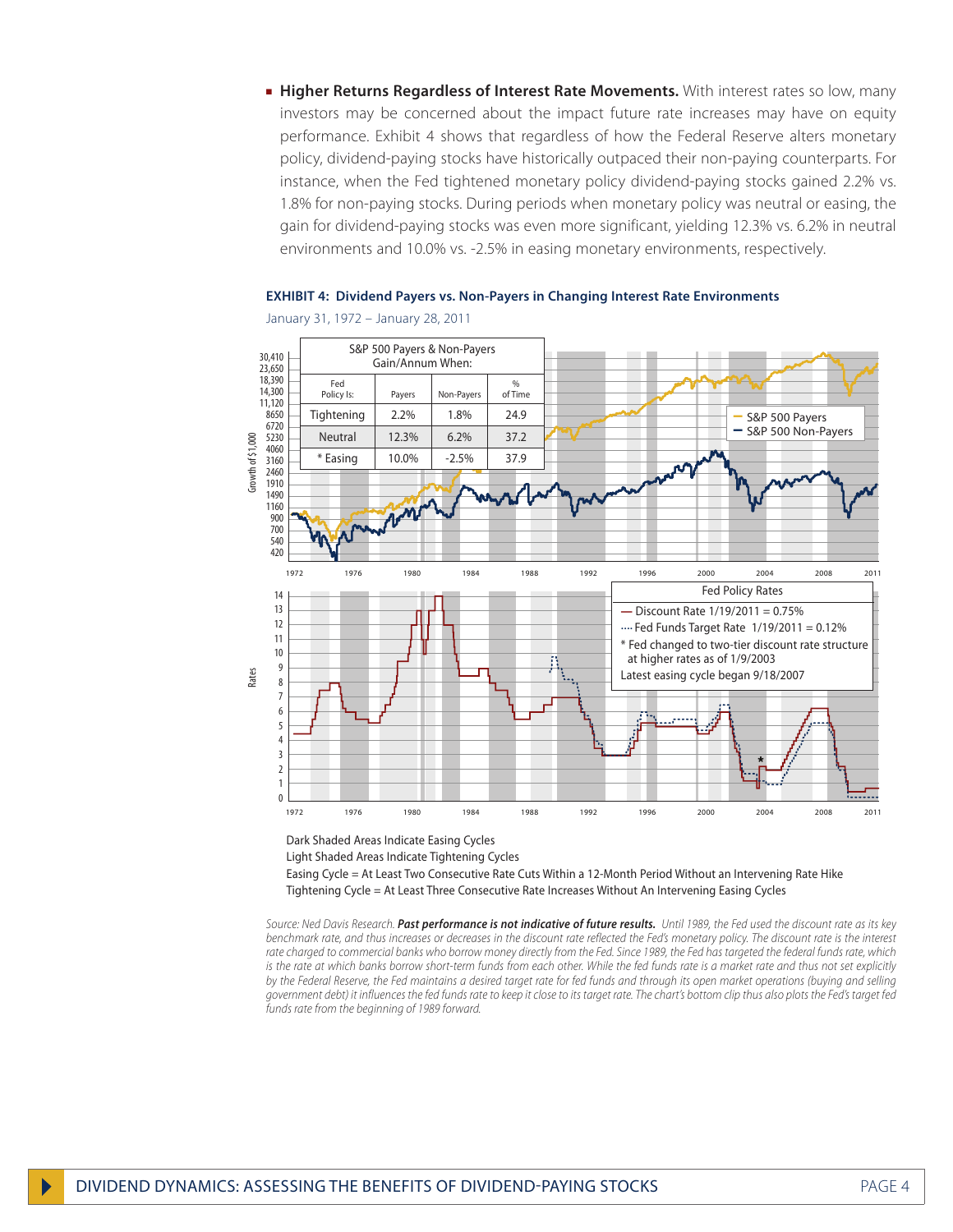**Downside Protection During Turbulent Market Cycles.** Investors often focus on the defensive benefits of dividend-paying stocks. While consistent dividend payouts have helped temper stock market declines, these securities have also provided historically stronger returns compared to non-dividend-paying stocks across full market cycles. Exhibit 5 below shows that dividend payers have outperformed non-dividend payers in four of the last five decades, a period which included both rising and falling markets. As well, the chart reveals that when dividend payers did underperform, the degree of their underperformance was minimal relative to non-payer underperformance.





*Source: Empirical Research Partners LLC, January 2011. Represents all data provided by the source. Measured over one-year holding periods. Returns are relative to the universe of the largest 750 stocks by market capitalization. Past performance is not indicative of future results.*

An analysis of Exhibit 6 reveals that while dividend payers have outperformed non-dividend payers, this trend was even more pronounced in firms that have grown or initiated their dividends. You can see that companies that either grew or initiated a dividend returned 9.6% over the last 38 years. The stocks that maintained their dividend yield over time returned 7.5%. Non-dividendpaying stocks had a gain of 1.7%. Stocks that either decreased or eliminated their distributions were punished by investors and declined 0.5%.





*Source: Ned Davis Research, January 2011. Further distribution prohibited without prior permission. All rights reserved. See NDR. Disclaimer at www.ndr.com/copyright.html. For data vendor disclaimers refer to www.ndr.com/vendorinfo/. Past performance is not indicative of future results.*

- } **Dividend payers have outperformed non-payers in both bull and bear markets.**
- } **This trend is even more pronounced in firms that have grown or initiated their dividends.**
- } **Stocks that decreased or eliminated their dividend have historically been punished by investors and declined.**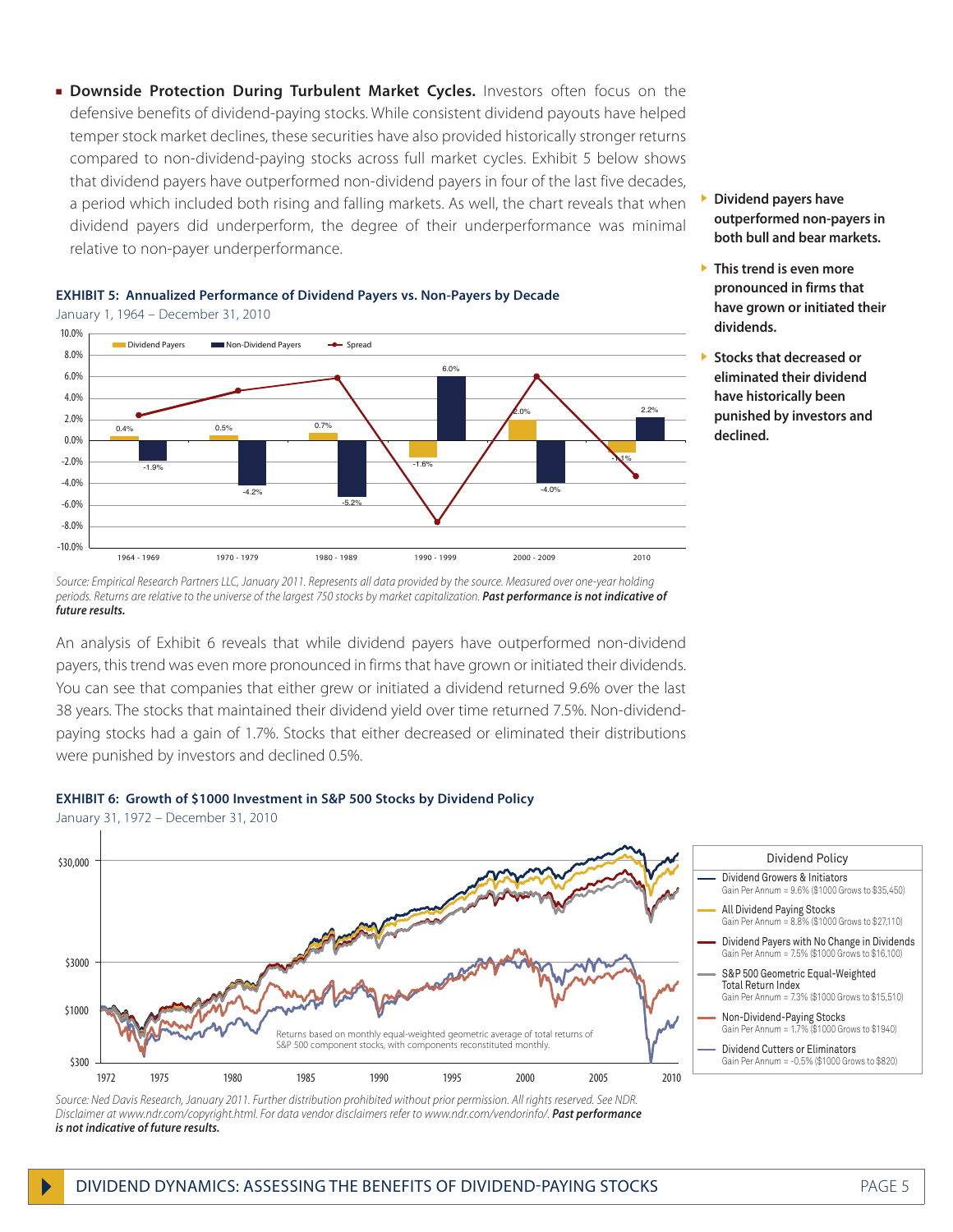The negative return of the stocks that cut or eliminated their dividend suggests to investors that company earnings may be at risk. Earnings help validate the credibility of past reporting and have particular pertinence given increasing accounting complexity and cases of earnings manipulations of the early 2000s. For this reason, corporate management has historically been loath to cut their dividend once a dividend policy has been established.

### **CURRENT MARKET ENVIRONMENT**

The case for dividend-paying stocks is particularly compelling considering the recent market climate and current expectations for the foreseeable future.

#### **Slower Economic Growth**

While stock prices generally have rebounded from market lows at the depth of the economic crisis, the path has been far from steady, and the short-term equity outlook has remained uncertain. Concerns about the euro-zone, quantitative easing, stubbornly high unemployment and tepid (although improving) consumer spending continue to worry investors, and it seems probable that full economic recovery is likely to remain out of reach for some time. We believe dividends provide a degree of positive returns, even if stock prices remain volatile or appreciation opportunities are limited by slower economic growth.

#### **Fewer Attractive Income Sources**

The yields of high-quality, fixed income investments, the typical safe haven during challenging equity environments, have steadily dropped, providing few viable options for investors looking to stabilize portfolio performance while still capturing solid levels of income. At the same time, equity dividend yields have been near the yields of U.S. Treasuries since 2008. (*See Exhibit 7*)

#### **EXHIBIT 7: Equity Dividend Yields vs. 10-Year Treasury Yields**



January 1962 – December 2010

*Sources: Bloomberg, Standard & Poor's. Past performance is not indicative of future results.*

#### **Growing Bond Market Concerns**

Over the last several years, investors have poured money into the bond markets, and prices have risen significantly, prompting concerns about a potential bond bubble. There is little to no room for further interest rate declines, and once rates begin to climb higher, or if inflationary risks begin to increase, the impact on bond markets could be devastating. Dividend-paying stocks may help investors diversify their income-generating investments to help protect against a sharp decline in bond prices should these threats begin to materialize.

- } **Current price appreciation may be limited due to market volatility and slow economic growth.**
- } **Investors have fewer incomeproducing investment options due to near-zero interest rates and low yields.**
- } **Dividends can help capture a portion of positive returns in uncertain equity markets and may provide diversification to potentially offset bond market declines.**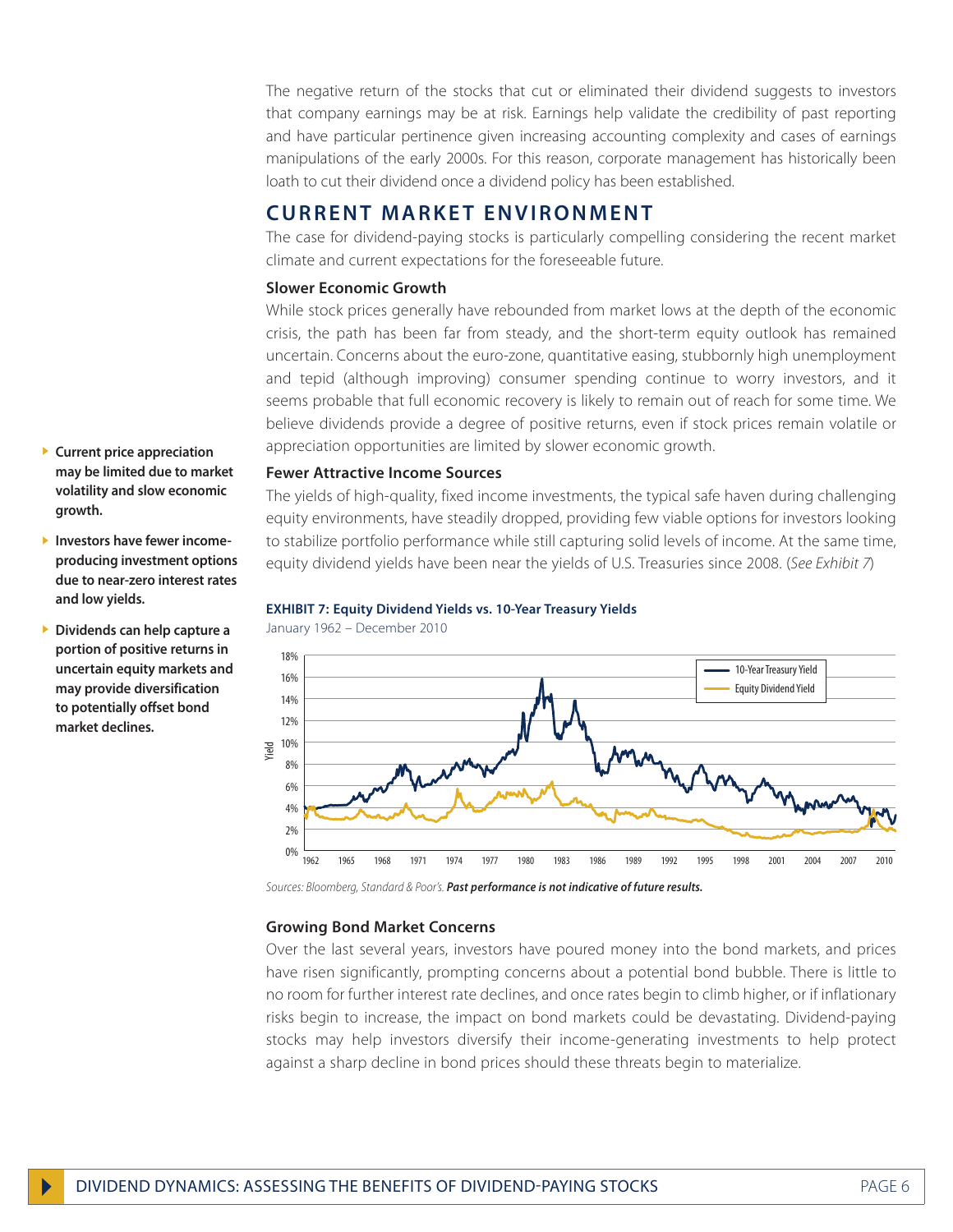# **FAVORABLE OUTLOOK**

Looking forward, there are several factors that may make dividend-paying stocks even more appealing to investors. As a result, we expect these securities to represent a greater component of investor portfolios in the years ahead.

#### **More Firms Offering Dividends**

Throughout the recession and recent lackluster recovery, firms have remained extremely cautious, building up sizable cash reserves. Companies are holding a record-high level of about \$1,850 billion in liquid assets. The ratio of liquid to total assets is currently 7%, the highest level since the 1960s<sup>1</sup>. In addition, productivity advancements and other cost efficiencies implemented throughout the economic crisis have resulted in higher margins and remarkably strong cash flows.

Consequently, many firms have grown more comfortable committing to dividend payments to help augment equity performance and attract investor interest. According to Standard & Poor's, 256 firms in the S&P 500 Index had a positive (initiated or increased) dividend action in 2010, while only five had a negative (lowered or eliminated) action. This is a continuation of a broader reversal in the volume of dividend-paying stocks. Exhibit 8 illustrates that the percentage of firms in the index paying dividends has trended downward since 1980; however, with the exception of a brief decline during the 2008 financial crisis, this number has been steadily climbing since 2002.



#### **EXHIBIT 8: Percentage of Dividend-Paying S&P 500 Companies**

*Source: Standard & Poor's. Past performance is not indicative of future results.*

#### **Advantageous Tax Treatment**

Congress recently approved a continuation of the favorable dividend tax rate of 15% prompted by the Jobs and Growth Tax Relief Reconciliation Act of 2003. Prior to this legislation, dividends were taxed as personal income and subject to individual tax rates as high as 39.6%. The extension of this tax cut for qualified dividends can enhance after-tax return potential of dividend-paying securities for affluent and other tax-sensitive investors.

#### **Increasing Investor Demand**

Dividend-paying stocks should continue to capture the attention of retiring baby boomers and other yield-hungry investors, as well as investors looking to supplement equity performance based on concerns about capital growth prospects. We believe this could result in meaningful price appreciation opportunities.

*<sup>1</sup> "The Balance Sheet Recovery," Tim Bianco and Filippo Occhino, 12.07.10. http://www.clevelandfed.org/research/trends/2010/ 1210/01gropro.cfmt*

- } **Companies have a record level of cash on their balance sheets, the highest since the 1960s1 .**
- } **Consequently, they are growing more comfortable committing to paying dividends in order to enhance performance and pique investor interest.**
- } **The level of S&P 500 companies paying a dividend has been trending up since 2002, with the exception of a brief decline in 2008.**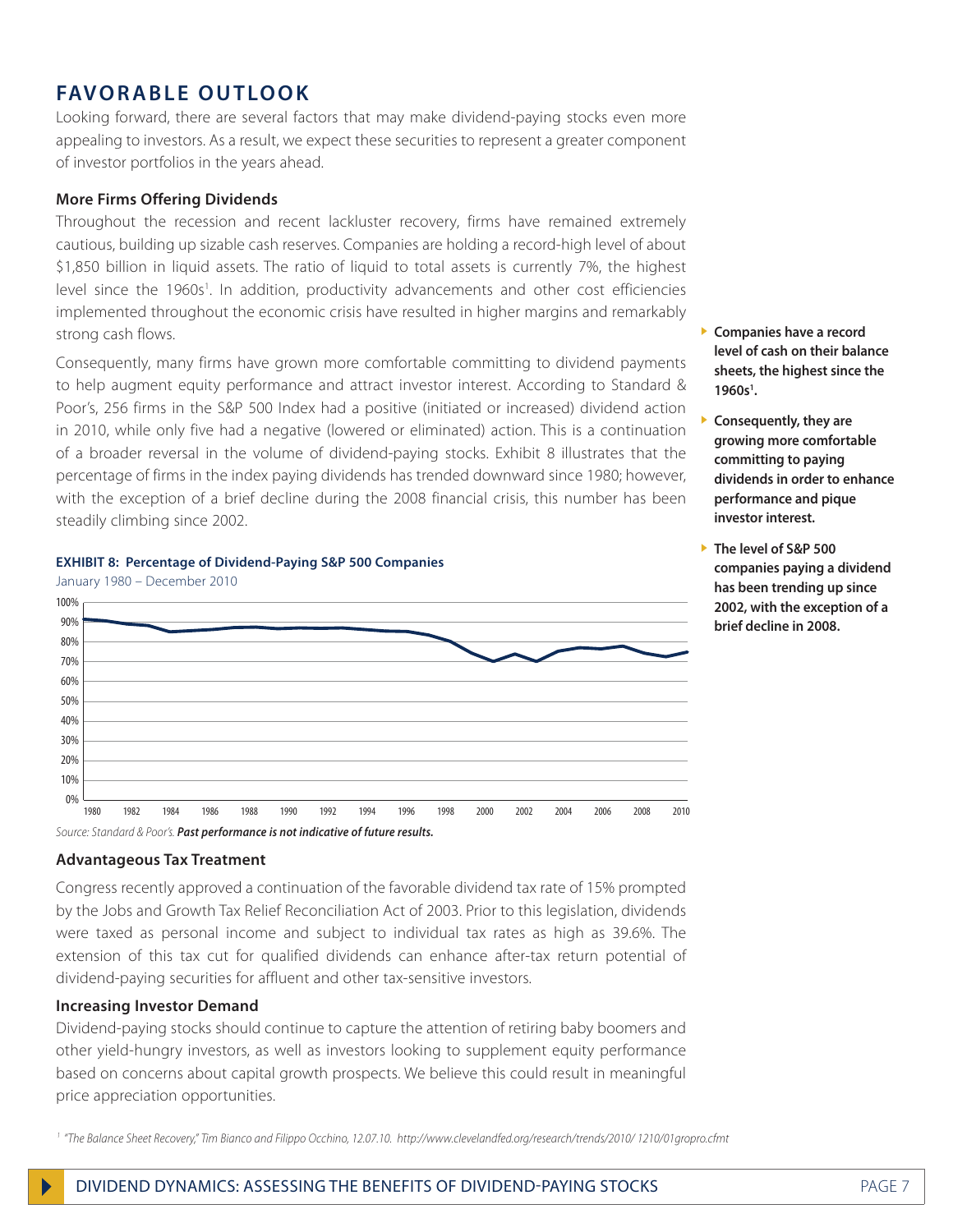# **Conclusion**

In an environment characterized by greater stock volatility, low interest rates and slower economic growth, investors may want to consider investing in dividend-paying stocks. The consistent income generated by these securities historically has helped mitigate downside exposure during difficult markets, substantially boost returns during periods of strong performance and deliver superior performance over full market cycles.

Most investors look to fixed income securities for income potential and stock investments for growth opportunities. Dividend-paying stocks combine these key attributes. By offering a powerful mix of dividend income and capital appreciation potential, dividend-paying stocks have outperformed non-paying stocks with less volatility. What's more, some equity yields are now comparable to select fixed income securities, offering a potential source of income diversification to help protect against a potential decline in bond values once interest rates begin to rise.

Dividends alone, however, do not ensure investment success. Companies that have consistently increased dividends have produced stronger long-term performance. Additionally, firms that have decreased dividend payouts typically have been punished by investors who sell the stock and push the price lower. It is therefore critical to evaluate a firm's dividend payout sustainability, as well as likely capacity for future increases. The most attractive stocks are ultimately determined through a process that includes careful assessment of dividend policy, valuation and company fundamentals, which is why many investors access their equity dividend strategy through a professionally managed mutual fund. Active fund managers offer the expertise and skill to evaluate the risk/reward characteristics of each security relative to its peers, industry and the overall market. These portfolios also typically provide broad security diversification and affordable minimum investments to help investors gain easy access to this appealing segment of the equity markets.

Looking ahead, we believe equity dividend investing will become a greater component of investor portfolios. The risk-adjusted performance of these securities has been compelling, and their outlook has remained favorable. Accordingly, a well-managed portfolio of dividendpaying stocks may prove instrumental to navigating current market challenges and positioning investors for a steadier path to long-term growth.

- } **Looking ahead, the case for dividend-paying stocks remains compelling.**
- } **Selecting the right mix of securities requires a careful analysis of yield, valuation and company fundamentals.**
- } **The professional insights of fund managers may help capture the strongest opportunities.**